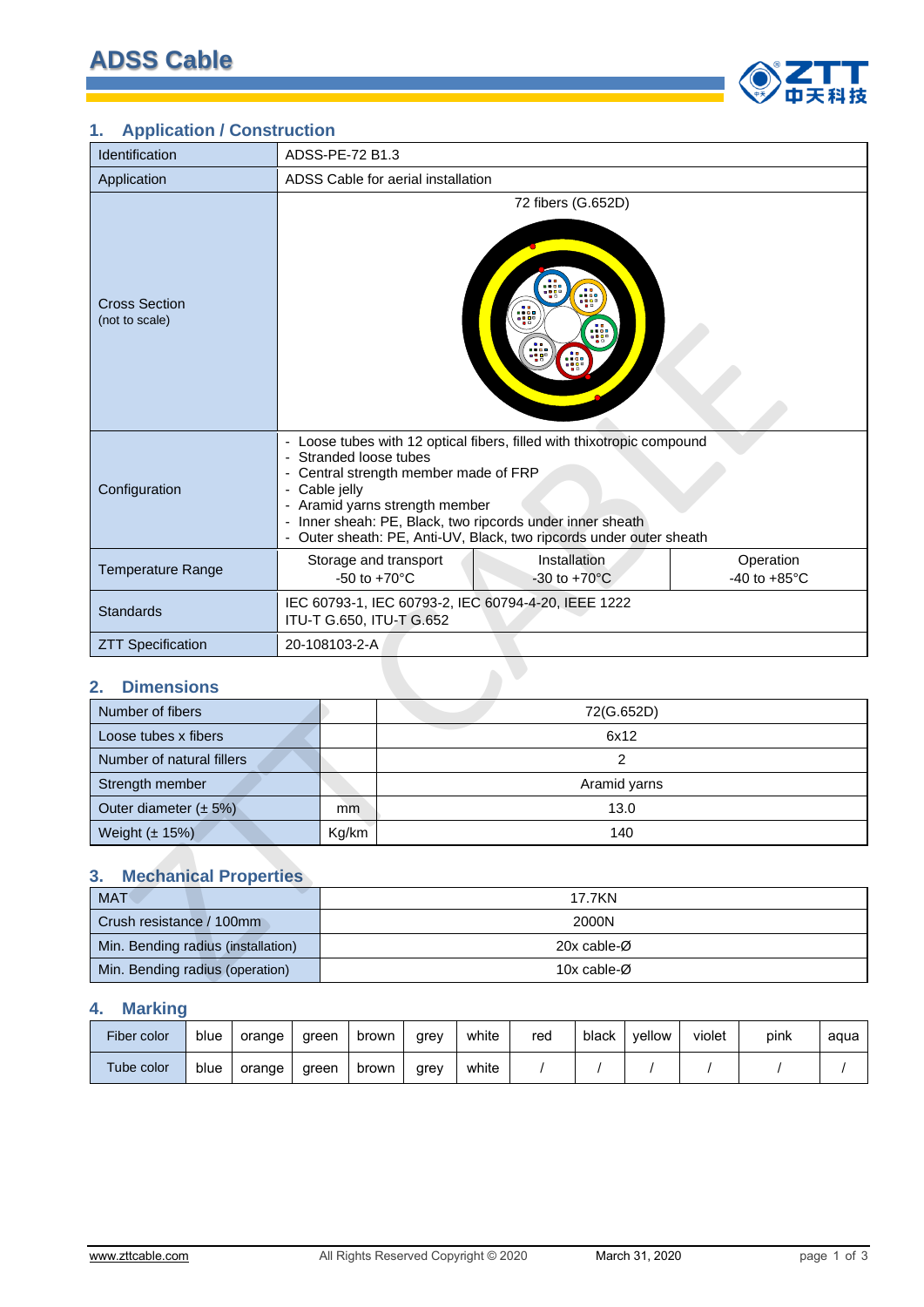

#### **5. Optical Fiber (G.652D)**

| Category                     |                                                                                                            | Specifications                               |
|------------------------------|------------------------------------------------------------------------------------------------------------|----------------------------------------------|
| (G.652D)                     | <b>Description</b>                                                                                         | After cabling                                |
|                              | Attenuation<br>@1310 nm                                                                                    | ≤0.36 dB/km                                  |
|                              | Attenuation<br>@1550 nm                                                                                    | ≤0.22 dB/km                                  |
|                              | Zero Dispersion Wavelength                                                                                 | 1300~1324 nm                                 |
|                              | Zero Dispersion Slope                                                                                      | ≤0.092 ps/nm <sup>2</sup> ·km                |
| Optical<br>Specifications    | Chromatic dispersion<br>@1310 nm<br>@1550 nm<br>Cable Cutoff Wavelength (λcc)<br><b>Macro Bending Loss</b> | ≤3.5ps/(nm·km)<br>≤18 ps/(nm·km)<br>≤1260 nm |
|                              | (100 turns; ¢50 mm)<br>@1550 nm<br>(100 turns; ¢50 mm)<br>@1625 nm                                         | $\leq$ 0.05 dB<br>$\leq 0.10$ dB             |
|                              | Mode Field Diameter<br>@1310 nm                                                                            | $9.2 \pm 0.5$ µm                             |
|                              | <b>Cladding Diameter</b>                                                                                   | $125 \pm 0.7 \mu m$                          |
|                              | Core/Clad Concentricity Error                                                                              | ≤0.6 $µm$                                    |
|                              | <b>Cladding Non-Circularity</b>                                                                            | ≤1.0%                                        |
| Mechanical<br>Specifications | <b>Proof Stress</b>                                                                                        | ≥0.69 $Gpa$                                  |

#### **6. Test Methods**

| Optical<br>Specifications               | Cable Cutoff Wavelength (λcc)                                                                               | ≤1260 nm                                                                                                                  |
|-----------------------------------------|-------------------------------------------------------------------------------------------------------------|---------------------------------------------------------------------------------------------------------------------------|
|                                         | <b>Macro Bending Loss</b><br>(100 turns; $\Phi$ 50 mm)<br>@1550 nm<br>@1625 nm<br>(100 turns; $\Phi$ 50 mm) | ≤ 0.05 dB<br>$\leq$ 0.10 dB                                                                                               |
|                                         | Mode Field Diameter<br>@1310 nm                                                                             | $9.2 \pm 0.5$ µm                                                                                                          |
|                                         | <b>Cladding Diameter</b>                                                                                    | 125 $\pm 0.7$ µm                                                                                                          |
|                                         | Core/Clad Concentricity Error                                                                               | ≤0.6 $µm$                                                                                                                 |
|                                         | <b>Cladding Non-Circularity</b>                                                                             | ≤1.0%                                                                                                                     |
| Mechanical<br><b>Specifications</b>     | <b>Proof Stress</b>                                                                                         | $≥0.69Gpa$                                                                                                                |
| <b>Test Methods</b><br>6.               |                                                                                                             |                                                                                                                           |
| <b>Test</b>                             | Conditions                                                                                                  | Acceptance criteria                                                                                                       |
| Tensile strength<br>IEC 60794-1-2 E1    | Tensile strength: see Point 3<br>Sample length: ≥ 25 m<br>Test duration: 1 minute                           | Additional attenuation: ≤0.1 dB after test<br>No damage to outer jacket and inner<br>elements                             |
| Crush resistance<br>IEC 60794-1-2 E3    | Crush: see Point 3<br>Test duration: 1 min, number of tests: 3                                              | Additional attenuation: ≤0.1 dB after test<br>No damage to outer jacket and inner<br>elements                             |
| Impact<br>IEC 60794-1-2 E4              | Impact energy: 3 J<br>Radius: 10mm<br>number of places/tests: 3<br>Impact number: 1                         | Additional attenuation: $\leq$ 0.1 dB after test<br>No damage to outer jacket and inner<br>elements                       |
| <b>Repeated Bending</b>                 | Bending radius: 20 X diameter of cable<br>25 cycles                                                         | Additional attenuation: ≤0.1 dB after test<br>No damage to outer jacket and inner<br>elements                             |
| <b>Torsion</b><br>IEC 60794-1-2 E7      | Sample length: 2 m<br>$± 180^\circ$ , 10 cycles                                                             | Additional attenuation: $\leq$ 0.1 dB after test<br>No damage to outer jacket and inner<br>elements                       |
| <b>Bend</b><br>IEC 60794-1-2 E11A       | Bending radius: 20x cable Ø<br>4 turns, 3 cycles                                                            | Additional attenuation: $\leq$ 0.1 dB after test<br>No damage to outer jacket and inner<br>elements                       |
| Temperature cycling<br>IEC 60794-1-2 F1 | +20°C→-40°C →+85°C →+20°C<br>12 hours at each temperature step<br>2 cycles                                  | Attenuation variation for reference value (the<br>attenuation to be measured before test at<br>+20±3°C) $\leq$ 0.10 dB/km |
| Water penetration<br>IEC 60794-1-2 F5   | Sample length: 3 m, water column height: 1 m<br>Test duration: 24 h                                         | No water leakage from the opposite of the<br>sample                                                                       |
| Drip test<br>IEC 60794-1-2 E14          | Sample length: 30cm<br>Temperature: 70°C<br>Keep time: 24 hours                                             | No filling compound shall drip from tubes                                                                                 |

All optical measurements at 1550 nm